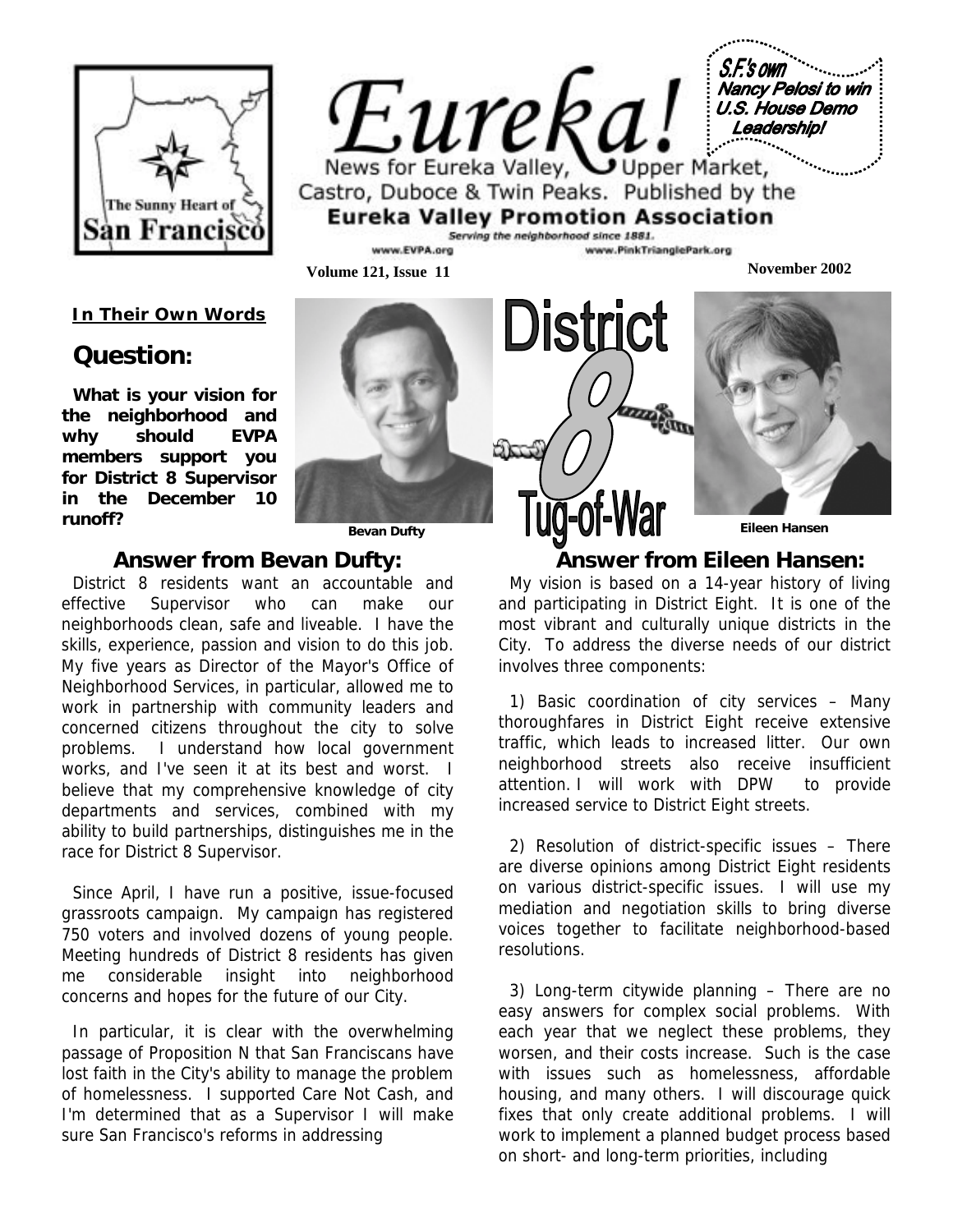#### **(Dufty answer continued)**

homelessness will be implemented with compassion and fairness. I want this to be a vital first step in changing our City and the lives of homeless people for the better.

 Restoring San Francisco's economic vitality is another major priority. As Supervisor, I will work hard to keep businesses located in San Francisco. Without a vibrant economy and healthy tax bases, city services and quality of life suffer. One focus must be to restore our city as a travel destination, to reinvigorate our hospitality industry, which provides a substantial portion of the City's General Fund. In addition, creating opportunities to attract new businesses will grow San Francisco's economic stability. I strongly believe our commercial districts can flourish along with preservation of the unique character of our neighborhoods.

I am ready to go to work and fight for the vision we share in District 8 for our neighborhoods and for San Francisco as a whole. If you have any questions or suggestions, please feel free to contact me at 415/355-9888 or bevan@bevandufty.com.

#### **-- Bevan Dufty**

## **Art Gets Frame and Revised Name.**

Work has begun on a concrete retaining wall in the first step toward building a 'frame' for the 15 sierra white pylons at the center of Pink Triangle Park + Memorial. The concrete replaces a wooden wall that was deteriorating. Next year, the Association plans to surface the wall in granite to visually complement the sculptural centerpiece. The Park recognizes LGBT victims of the Nazi regime. Moving forward, the use of the ' +' sign which had been used in Pink Triangle Park + Memorial has been dropped in favor of the word 'and' for formal references. The useage will first appear on a plaque for the wall. And so it goes.



#### **(Hansen answer continued)**

individual neighborhood planning processes. Only then will San Francisco truly have a future we can all share in.

With over 30 years experience in developing community-based solutions, not only do I bring the broadest base of support from within District Eight, my election would also bring diversity to the Board of Supervisors.

I would be honored to receive your support.

#### **-- Eileen Hansen**

## **Superstar Shooting for Pride Space.**

Superstar Video at  $4141 18<sup>th</sup>$  Street is hoping to move around the corner and into the space occupied by Pride Market on Castro Street. The owner of Superstar Video, an EVPA member, also owns the Pride Market building and wants to relocate his video rental business there, resutling in a need for change-of-use permit. Regretably, Pride Market has been struggling for a number of years as shoppers trekked to an expanded Safeway and a remodeled Cala. Superstar would occupy the first floor while offices on above floors remain essentially unchanged. Some cosmetic changes would be made to the first floor exterior. The UTNC Committee is reviewing the matter and will be discussing it on Monday, Nov. 18 at 5:30 at 498 Sanchez. A recommendation *may* be made to membership at the Nov. 21 meeting for a vote.

# **Demolition on 20th Gets Attention.**

A proposal to demolish a house at 3925 20th is drawing a citizen request for discretionary review (not yet scheduled). EVPA's Planning Committee is reviewing the matter to see if the Association wants to take any future position. Interested EVPA members should contact Judy Hoyem at 552-1259 to learn more. This is not on the Nov. 21 agenda.

# **Little Puppies & Kittens Need You.**

Animal Care and Control is hoping you can help out with some donations for cuddly clientele:

**Newspapers (for under the kennels) Blankets & Towels (for softer beds) Chicken and Turkey baby food (for really little kittens) Cat Toys & Dog Toys (for playtime) Heating Pads (for chilly paws and tummies) Canned Cat Food (for tender teeth or picky nibblers) Tennis or Ping-Pong Balls (boing, boing, boing!)**  Drop items off at 1200 15<sup>th</sup> Street (near Harrision). Call 554-6364 if you aren't already going 'awwww '.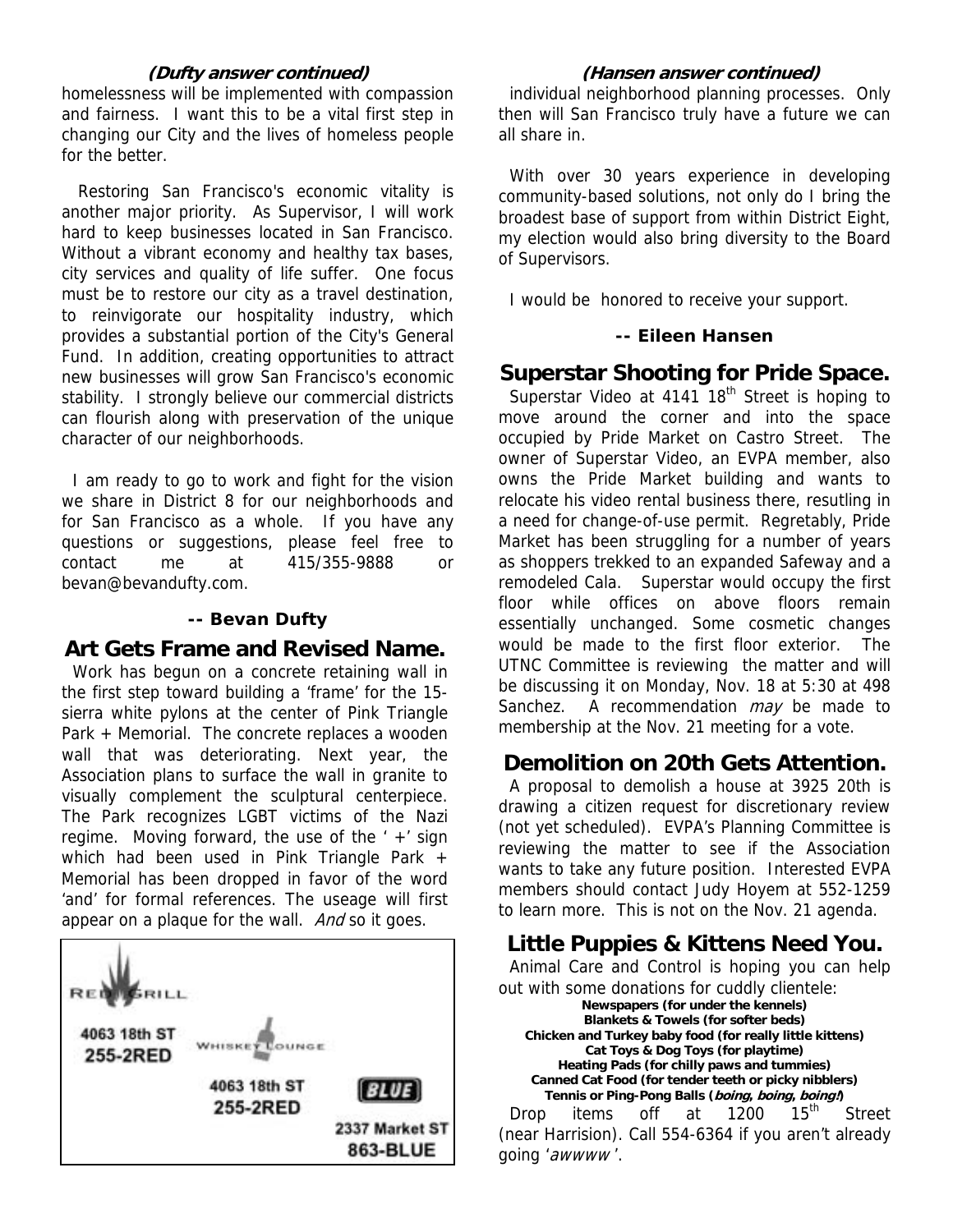## **The Most Local of Elections.**

EVPA holds its annual election of Officers and some Board seats at the Nov. 21 general meeting (7:30 pm at the EVRC, 100 Collingwood).

The list of declared candidates already has changed and may do so again. Please attend to vote. Currently candidates are:

 For president, Gustavo Serina; For Vice President, Tom Hanus; For Corresponding Secretary, Jimmer Cassiol: For Recording Secretary, Mike Babbitt; For Treasurer, Joe Foster. Candidates for the four board seats up for election are: Pauline Shaver, David Weiss, Rich McRee and Judy Hoyem. If races become contested, there will be an election by ballot. Any defeated member may then declare candidacy for one of the positons coming up for vote. Terms begin in January 2003.

The candidates provide continuity, with several officers hoping to return, as well as new faces from the membership. **Mark your calendar for Nov. 21, 7:30 pm, 100 Collingwood, for the General Meeting**. There is no December general meeting. **So, this is the last one for 2002!**

### **Donors Helping Build Park.**

With gratitude EVPA acknowledges those who have given \$100 or more recently to support Pink Triangle Park and Memorial  $(www.PinkTriangle Park.org)$ 

> **David Weiss Ted Amstrong & Ray Dinnocenzio Diane Nutting Katie Hickox Christopher Pallo**

#### **Tom Hanus & Michael Crawford**

Please consider an end-of-year contribution (**tax deductible**) by making your check payable to "HMI" (non-profit fiscal sponsor) and note "PTP" in the memo section. Then mail to EVPA, P.O. Box 14137, SF, CA 94114-0137. You will receive an acknowledgement for tax purposes and be in the Eureka! If you don't wish a tax deduction, you can make your check payable to EVPA, giving the organization 100% of your donation in support of the Park.

## **Please Renew; Yes This Means You!**

Wintertime can be renewal time. Check your mailing label. Please send in your renewal promptly (\$15 for individuals; \$24 for households/businesses) to EVPA, P.O. Box 14137, SF, CA 94114-0137. Our goal is to achieve **a record number of members** by year's end. **Your renewal makes it possible**! ☺

# **Newsy Neighborhood Nuggets.**

- $\triangleright$  Mix your modes of transportation using the new bikes racks installed at Harvey Milk Plaza.
- EVPA's Board voted to donate \$100 to the annual Holiday Tree near 18<sup>th</sup>/Castro. Note: This funding comes from dues and other proceeds, not donations to fund Pink Triangle Park efforts.
- $\triangleright$  District 8's Mark Leno easily wins CA Assembly seat. Congrats! See election results at:

www.ci.sf.ca.us/election/results1102/results.htm

> U.S. House Democrats tap Pelosi to lead them. Pelosi has represented California's 8th Congressional (SF area) since 1987. Congrats!

## **October 17, 2002 General Membership Meeting Minutes**

Call to Order: 7:30 PM. Minutes from the September EVPA meeting were approved. **Committee Reports** 

Treasurer's Report: Valiantly battling to remain in the black! Dues from 5 new household memberships and two new individual memberships were received and deposited.

Planning Report: A written report was submitted briefly discussing the "Eastern Foothills Special Use District (EFSUD)." All EVPA members are encouraged to familiarize themselves with this important legislation as it effects the development of Eureka Valley and the surrounding neighborhoods.

Park and Ed Report: A generous donation in the name of the Pink Triangle Park and Memorial was received from Diesel, Inc. Thank you, Diesel!

UTNC Report: The committee met and discussed the changes proposed at the former "Hot & Hunky" restaurant (4039 18<sup>th</sup>). The committee recommends that the general membership approve of these changes (more in New Business).

Safety Report: No report filed as the committee did not meet.

Membership Report: Deadline for submissions for the November issue of "Eureka" is November 1<sup>st</sup>. Stories, ideas, columns or comments can be sent to *Michael@sfchatcafe.com*.

Internal Affairs Report: The first round of nominations were scheduled for this meeting. Nominations made were as follows:

EVPA President: Gustavo Serina (incumbent)

EVPA Vice President: Tom Hanus (incumbent)

Corresponding Secretary: Jimmer Cassiol Recording Secretary: Mike Babbitt (incumbent)

Treasurer: no nomination made

Board of Directors (2-year seats): Judy Hoyem (incumbent), Joe Foster, Pauline Shaver, Rich McCree

Board of Director (1-year seat): Lion Barnett

**New Business** 

UTNC Motion: That EVPA express support for the changes proposed at 4039 18<sup>th</sup> Street (the former Hot 'N Hunky site) with the following provisions:

 $\triangleright$  The final height of the building will not exceed that of the adjacent building;

- An agreement is reached with the current tenants;<br>  $\triangleright$  No pre-existing views or light wells are blocked
- No pre-existing views or light wells are blocked.

The changes will include an expansion of the restaurant, addition of a third floor and a mezzanine, an owner's living space and two rental units. The motion passed.

Park and Ed Motion: That funds donated by Diesel, Inc. be used to partially repay PTP&M indebtedness.

The motion passed.

Park and Ed Motion: That the membership give the Board of Directors permission to approve wording on a plaque that the city will place at the PTP&M to acknowledge participation of city officials and groups in the creation of the park.

The motion passed.

#### **The Second 2002 EVPA Candidate's Night**

Candidates for Assessor, Doris Ward (incumbent) and Mabel Teng (challenger) and candidate for State Assembly, District 13 Gail Neira each gave a two-minute presentation followed by a 10 minute question and answer session from the EVPA general membership.

**Meeting adjourned at 9 pm**. **Next meeting Nov. 21, 7:30 pm. NO DECEMBER MEETING.**